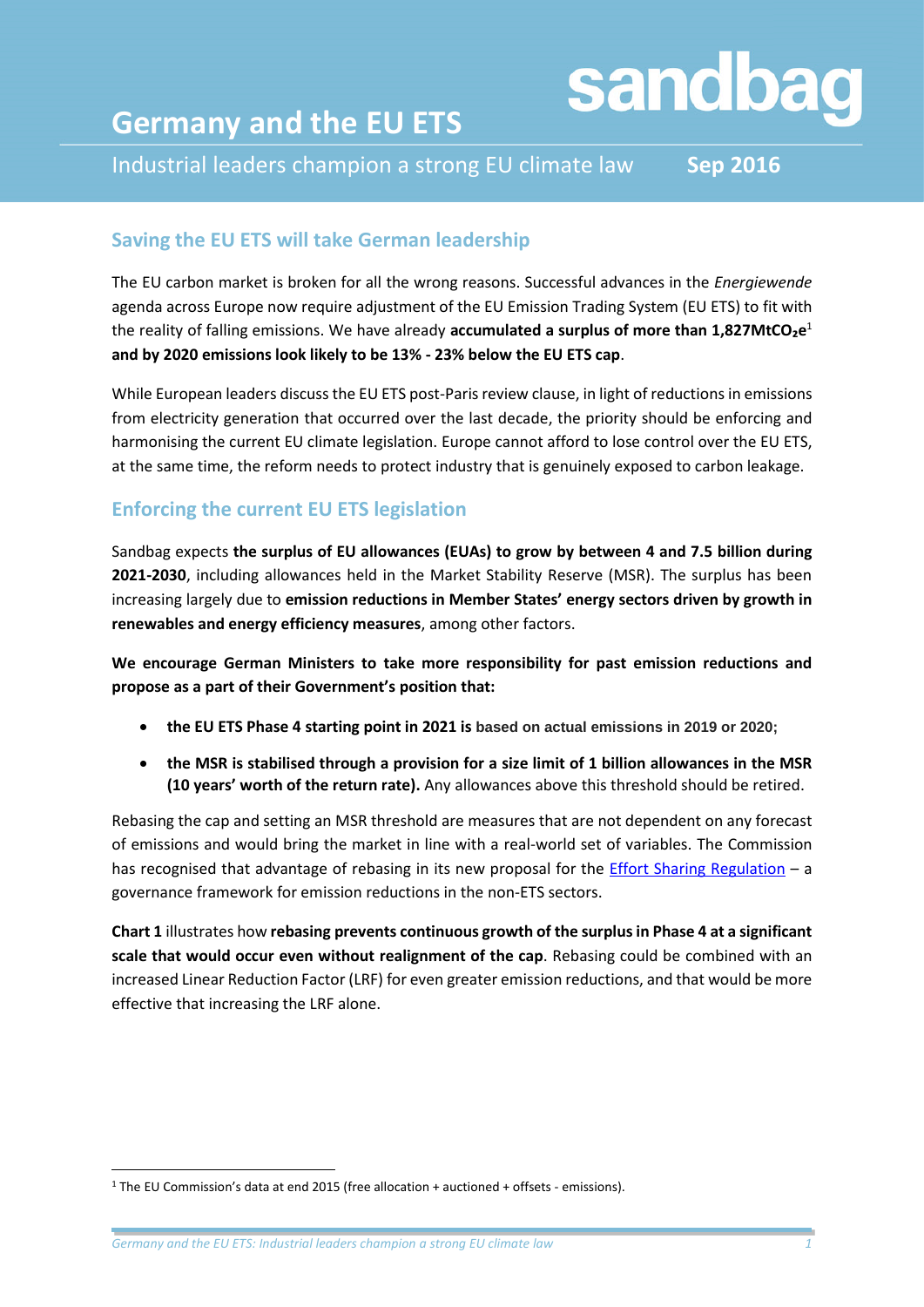

#### **Chart 1: Options for rebasing the EU ETS cap in 2021**

*Note: starting point for Phase 4 cap is set at average of 2017-9 emissions adjusted by three years' Linear Reduction Factor to take it to 2021.*

If the EU ETS is not realigned with the reality of carbon emissions, the surplus will continue to grow into Phase 4 and the EUA price will remain too weak to deliver emission reductions through to 2030. This will reduce Member States' willingness to rely on the system in the long term and the EU's ability to meet its 2050 climate goal cost-effectively.

For more information on these options, please see our reports [Getting in touch with reality](https://sandbag.org.uk/reports/getting-touch-reality/)<sup>2</sup> and [Stabilising the Market Stability Reserve](https://sandbag.org.uk/reports/stabilising-market-stability-reserve/)<sup>3</sup>. There are also other policy options to bring the EU ETS more in line with reality, such as controls on EU ETS prices, that can be additionally considered.

#### **Protecting Germany's industrial base**

The impact of the **changesto the cap could be restricted mostly to the power sector where emissions have fallen at the fastest rate during this decade** – a fact recognised by the main European power sector stakeholders who support a range of EU ETS reform amendments on rebasing the cap<sup>4</sup>. Chart **2**, shows the decreasing trend in EU emissions from electricity generation and compares it with industrial emissions.

1

<sup>2</sup> [https://sandbag.org.uk/reports/getting-touch-reality/.](https://sandbag.org.uk/reports/getting-touch-reality/)

<sup>3</sup> https://sandbag.org.uk/reports/stabilising-market-stability-reserve/.

<sup>4</sup> Companie[s supporting rebasing and other changes to trajectory of the cap](http://www.politico.eu/wp-content/uploads/2016/06/ETS-electric-sector-wake-up-call-.-final-f.pdf) include: CEZ Group, Dong Energy, EDF, Vattentfall, EDP, Enel, Fortum, Iberdrola, and Statkraft.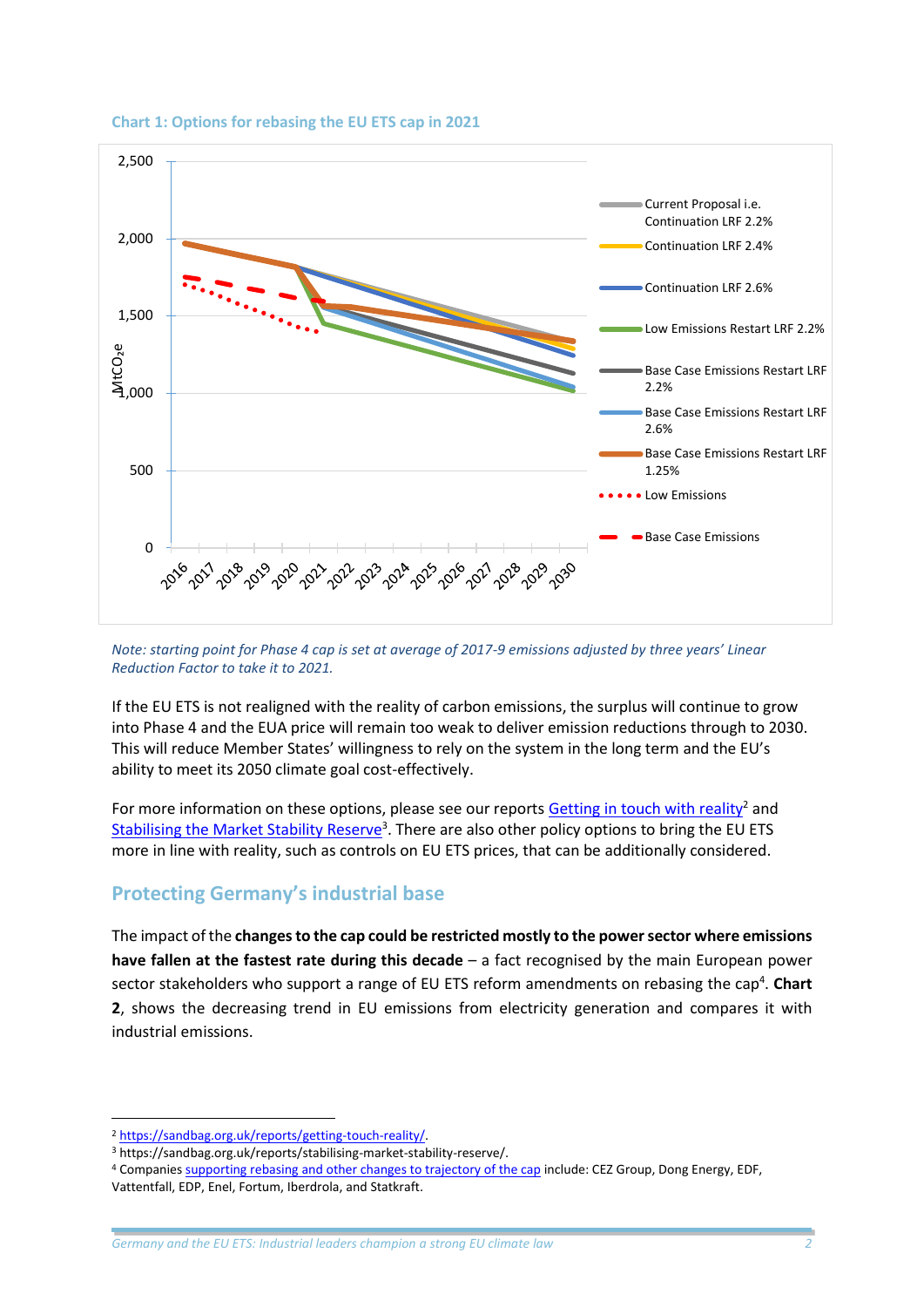



*Note: Data on industrial emissions is not directly comparable since the scope of the EU ETS was increased in 2013.*

To account for the difference between the rate of emission cuts in power and non-power sectors, **rebasing could be restricted to the auctioning share of the Phase 4 cap – that would leave the amount of free allocation for German industry unchanged**. Otherwise, Sandbag has found in our forthcoming analysis that an **application of the Cross Sectoral Correction Factor (CSCF) to the industry share can be avoided even alongside a tightening ofthe overall cap and significant industrial growth.** There are many possible parameter combinations, which achieve this, one of them presented in **Chart 3**, below.

The combination presented in **Chart 3** allows for 1% activity growth, preferential treatment to Iron & Steel, Cement, Refined Petroleum, Organic Chemicals & Fertilisers regarding their technology benchmark update, at the same time as addressing the surplus by reducing the Phase 4 cap.

Under this scenario **in Phase 4 German industry would receive the highest share of free allocation as a single Member State amounting to 21.11% of the total cap for free allocation**. In the current Phase 3 Germany receives about 19.95% of the total free allocation share.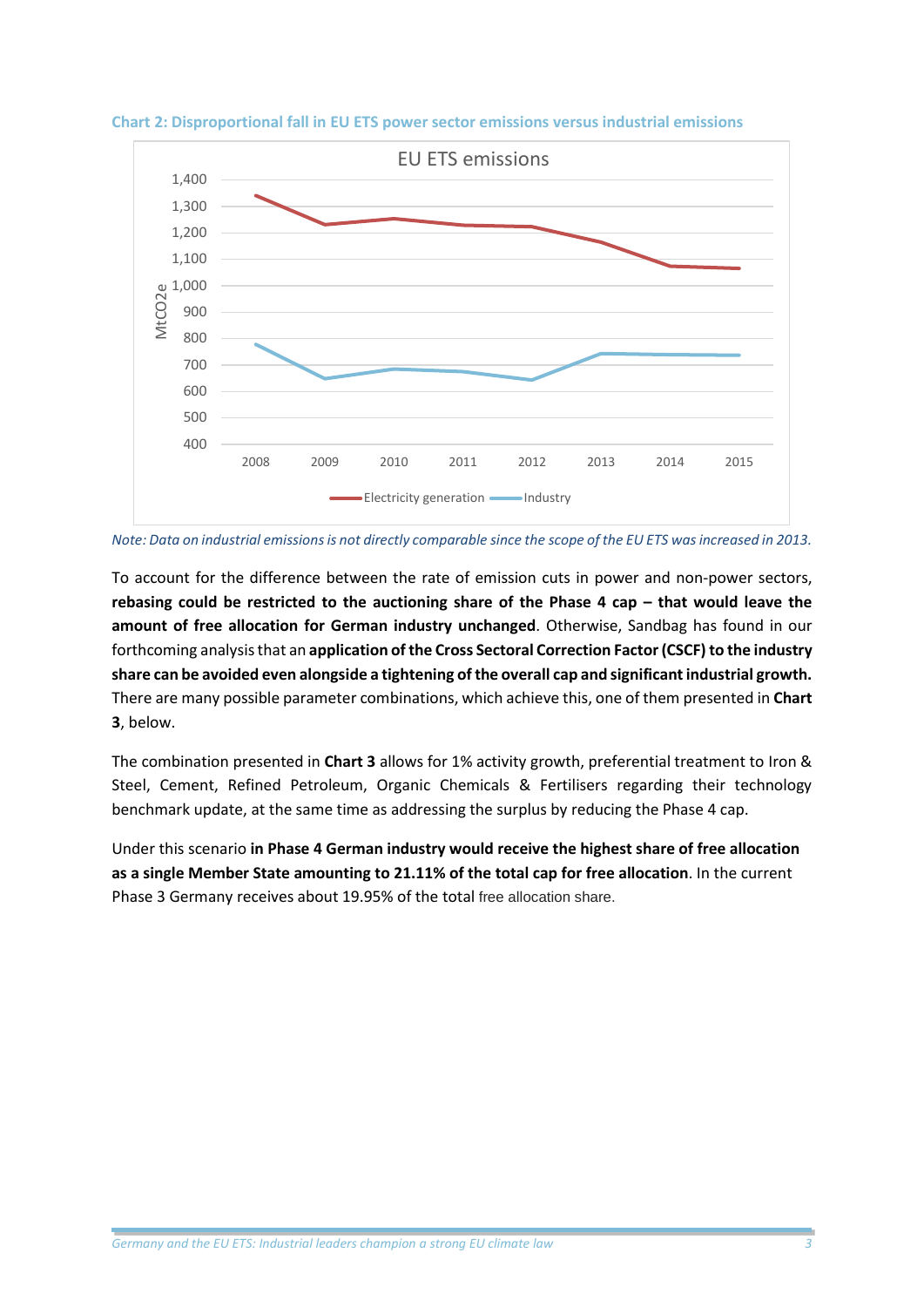

#### **Chart 3: Options for avoiding Cross-Sectoral Correction Factor**

*Note: Comparing total available free allocation to industrial participants per year to the sum of their benchmarked applications for tiered distribution<sup>5</sup> with -1% benchmark reductions per annum (except for -0.5% for 24.10 Iron & Steel, 23.51 Cement, 19.20 Refined Petroleum, 20.14 Organic Chemicals & 20.15 Fertilisers) and with 1% growth for all sectors; the cumulative headroom remains positive and a CSCF is avoided even with a lower cap as a result of lowering the start value to which a 2.2% LRF is applied to 1,689MtCO₂e; the auction share is left at 57%, the NER is taken from Ph4 and the Innovation Support is taken from Phase4 auction share.*

Finally, our analysis shows that **Germany would benefit from changes that provide targeted carbon leakage protection in Phase IV, irrespective of the implementation of the re-basing proposal**. Under the Commission's current proposal, significant benchmark reductions will be needed to avoid a CSCF for any economy-wide growth scenario if the current binary approach to carbon leakage, where installations are either exposed or not exposed, is continued post 2020.

## **Sandbag's modelling**

This briefing is based on Sandbag's previous analysis published in the report[s Getting in touch with](https://sandbag.org.uk/reports/getting-touch-reality/)  [reality](https://sandbag.org.uk/reports/getting-touch-reality/)<sup>6</sup> an[d Stabilising the Market Stability Reserve](https://sandbag.org.uk/reports/stabilising-market-stability-reserve/)<sup>7</sup> and analysis of Phase 4 free allocation which will be published very shortly. We used the EU Transaction Log Phase 3 data (taken in May 2016) to identify benchmarked free allocation applications at the installation level and EU Commission's May 2014 mapping of installations to NACE sectors. For more detail on the methodology please contact Tricia Buckley at [tricia@sandbag.org.uk.](mailto:tricia@sandbag.org.uk)

**<sup>.</sup>** *<sup>5</sup> 100% 1.6, 75% 0.9, 50% 0.2, 0% rest*

<sup>6</sup> [https://sandbag.org.uk/reports/getting-touch-reality/.](https://sandbag.org.uk/reports/getting-touch-reality/)

<sup>7</sup> https://sandbag.org.uk/reports/stabilising-market-stability-reserve/.